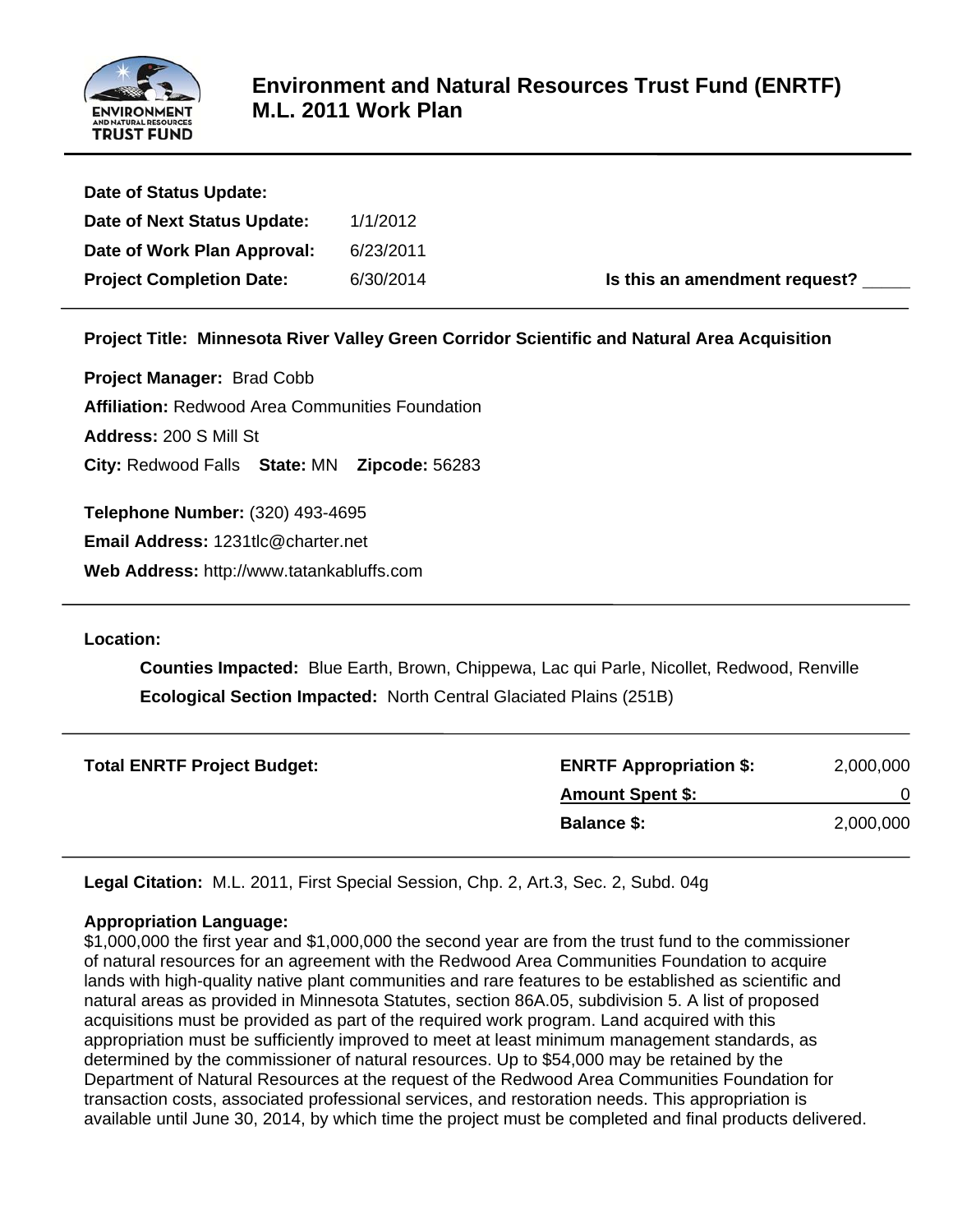## **I. PROJECT TITLE: Minnesota River Green Corridor Scientific and Natural Area Acquisition**

## **II. PROJECT SUMMARY:**

This project is a continuation of our FY08 Environment and Natural Resource Trust Fund (ENRTF) activities with a renewed emphasis on protecting the most ecologically sensitive areas or regions of the mid-section of the Minnesota River Valley through fee title acquisitions that could become degraded, fragmented, or even destroyed. The primary goal of this project is to protect through fee title acquisition approximately 420 acres of the most critically sensitive habitat lands and transfer ownership to the MN DNR Scientific & Natural Area (SNA) Program. These properties would be acquired from willing/supportive sellers within targeted areas of the MN River Valley. In cooperation with the MN DNR Division of Ecological and Water Resources and the use of the ENRTF funded Minnesota River Valley Green Corridor Conservation plan we have identified four (4) key areas/regions with remnant native prairie, rare rock outcrop communities, and/or other critical or sensitive natural habitats that have been recommended by the Minnesota County Biological Survey (MCBS) as high priorities for protection in which we will concentrate our efforts.

Each site has an MCBS-prepared Ecological Evaluation (EE) report which serves as a baseline assessment report. These assessment reports are then reviewed and recommended by the DNR SNA Commissioner's Advisory Committee (CAC – a 15 member panel appointed by the Commissioner). We will evaluate and secure agreements with willing/supportive landowners who own properties within these four (4) target areas and then prioritize them for protection through fee title agreements. In all cases properties will be acquired in fee then transferred to the MN DNR Division of Ecological and Water Resources for designation and management as Scientific and Natural Areas. The DNR - SNA program is willing to identify opportunities to interpret SNA's and encourage "light on the land" use in conjunction with Natural or Ecological Interpretive Trails proposed in the Minnesota River Valley.

## **III. PROJECT STATUS UPDATES:**

#### **Project Status as of January 15, 2012:**

**Project Status as of July 15, 2012:**

**Project Status as of January 15, 2013:**

**Project Status as of July 15, 2013:**

**Project Status as of January 15, 2014:** 

**Project Status as of June 30, 2014:** 

## **IV. PROJECT ACTIVITIES AND OUTCOMES:**

#### **ACTIVITY 1: Evaluate & Complete Property Considerations Description:**

Within the four (4) target areas the contracted Program Manager through the Redwood Area Communities Foundation (RACF) will perform this activity by coordinating and reviewing various conservation plans in cooperation and coordination with DNR Ecological and Water Resource staff and working from the DNR priority acquisition list.

Contracted Program Manager will then begin working with landowners who own land of the most ecological importance for protection as proposed by MCBS/Green Corridor Conservation Plan and then contact those landowners (through letters, telephone/email corresponds, direct contacts or visits) to discuss their willingness to participate in this project. If during these discussions it is learned that a landowner would prefer to participate in the DNR Prairie Bank Easement Program – Program Manager will submit that information to the DNR for their follow up. Program Manager has demonstrated skill sets to successfully perform this activity. We anticipate 20-25 landowner contacts of which we would anticipate 6-8 purchase agreements from willing landowners with the most critical habitats in need of protection.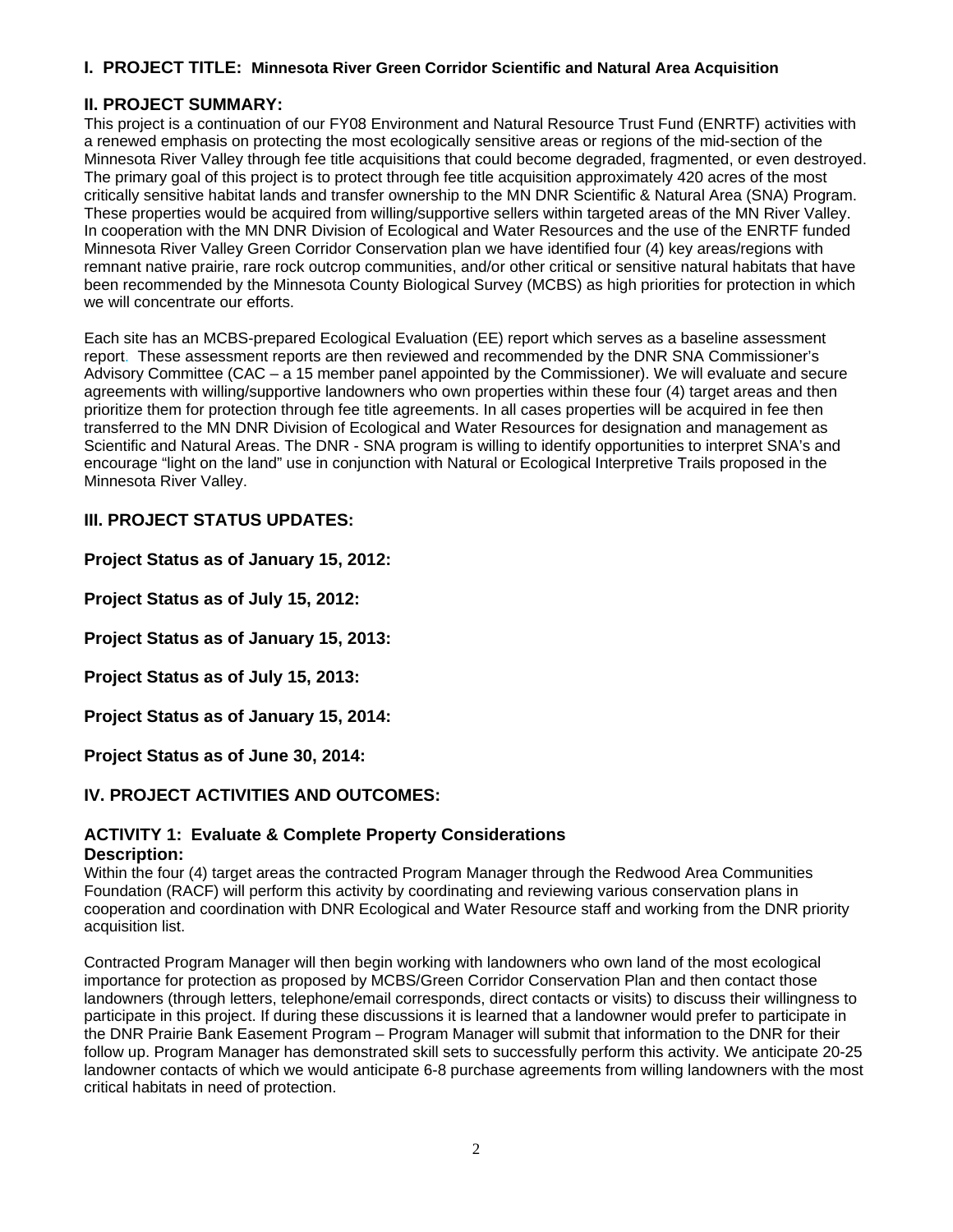Contracted Program Manager will verify that all proposed project fee title acquisitions receive the required DNR Commissioner approvals and issuance of a third party agreement letter from the DNR. Securing the anticipated 6- 8 projects for fee acquisition includes the fulfillment of all ENRTF Fee Title and Restoration requirements which includes; County Board Approval, final negotiations, initial landowner notification, initial site inspections, and DNR review and acceptance processes. Contract Program Manager will also solicit appraisal bids, collection of property documents (deeds/abstracts) from landowner for title review, and secure purchase agreement. Program Manager Professional Services = 438 hrs. x \$60/h = \$26,280. Travel time will be calculated at \$30/hr. –estimated travel time is  $60/hrs \times $30/hr = $2,000$ 

#### Travel/Mileage by Contracted Program Manager budgeted at \$1,500

Redwood Area Communities Foundation (RACF): Contracted staff Linda Sullivan – Administrative Assistance Redwood Area Development Corporation will be responsible for general grant administration which includes but not limited too; fiscal accountability/audits, grant fund invoices/transfers, and record keeping, coordinating legal documents and filings with legal representative, and document retention. RACF Grant Administration Services is budgeted for \$10,500

RACF Professional Services; Contracted 3<sup>rd</sup> Party Appraisals. Legal services to create and review purchase agreements and other legal services. RACF Professional Service Budget is estimated a 6 projects @ \$4,500 each  $= $24,000$ 

DNR Acquisition Transaction Costs: For direct activities and work associated to the review, process, and transfer title ownership to the DNR/state. To include DNR SNA staff time, Lands and Minerals (LAM) transaction costs and Attorney General Office title reviews/approvals. Cost \$4,000 per project x 6 projects = \$24,000 will be retained by the DNR as per legislative appropriation language.

#### **Summary Budget Information for Activity 1: ENRTF Budget: \$ 88,280**

**Amount Spent: \$ 0 Balance: \$ 88,280** 

#### **Activity Completion Date: June 2013**

| <b>Outcome</b>                                                            | <b>Completion</b><br>Date | <b>Budget</b> |
|---------------------------------------------------------------------------|---------------------------|---------------|
|                                                                           |                           |               |
| 1. 20-25 Initial parcel reviews and landowner contacts                    | <b>July 2012</b>          | \$40,280      |
| 2. 6-8 3 <sup>rd</sup> Party Appraisals, Legal Review and signed Purchase | December 2012   \$24,000  |               |
| Agreements                                                                |                           |               |
| 3.6-8 DNR Acquisition Activities: Boundary Surveys, title                 | June 2013                 | \$24,000      |
| reviews, closings and title transfers                                     |                           |               |

**Activity Status as of January 15, 2012:**

**Activity Status as of July 15, 2012:**

**Activity Status as of January 15, 2013:**

**Activity Status as of July 15, 2013:**

**Activity Status as of January 15, 2014:** 

**Activity Status as of June 30, 2014:** 

#### **Activity 2: Protect in Fee Title Acquisitions Description:**

Approximately 420 acres will protected by fee title acquisition. The projected cost per acre increased since the original submission due to several factors; recent comparable land sales in the region and listing prices of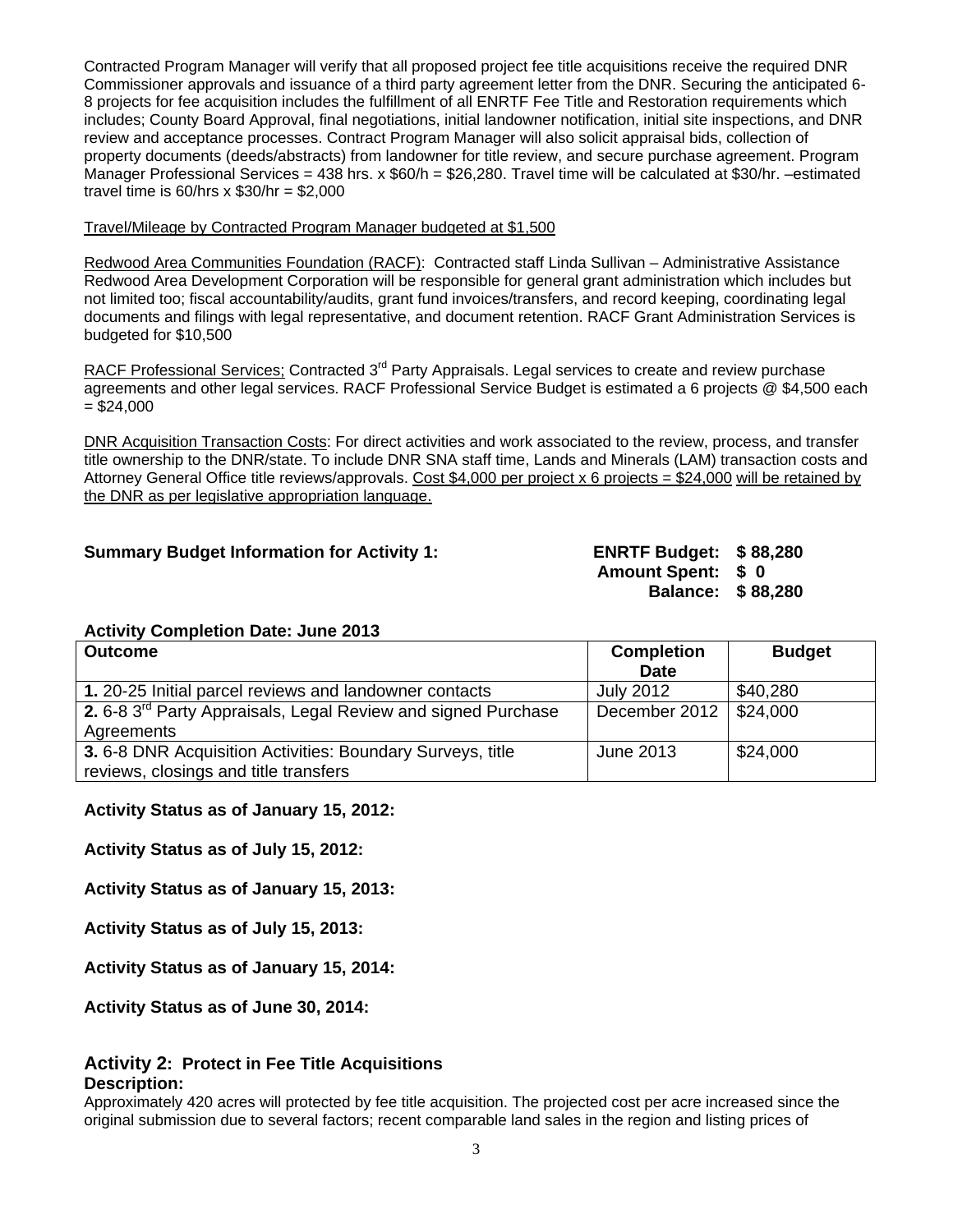comparable lands by individuals and/or auction companies. Projecting land cost 16-20 months out is difficult. These acquired properties will receive County Board Approval and would be deeded to the DNR for inclusion in the SNA program and they will be responsible for all future management activities.

#### **Summary Budget Information for Activity 2: ENRTF Budget: \$1,881,720**

**Amount Spent: \$ 0 Balance: \$1,881,720** 

#### **Activity Completion Date: June 2013**

| <b>Outcome</b>                                              | <b>Completion</b><br>Date | <b>Budget</b> |
|-------------------------------------------------------------|---------------------------|---------------|
| 1. Protect in fee title 420 acres and transfer to DNR/state | June 2013                 | \$1,881,720   |

**Activity Status as of January 15, 2012:**

**Activity Status as of July 15, 2012:**

**Activity Status as of January 15, 2013:**

**Activity Status as of July 15, 2013:**

**Activity Status as of January 15, 2014:** 

**Activity Status as of June 30, 2014:** 

#### **Activity 3: Initial Site Development/Management**

#### **Description:**

DNR SNA Program will be responsible for developing a natural resource management plan for each site acquired and initiating site development and management as part of this project. Each management plan will identify site specific development and management activities needed and the ecologically sound timeline for implementing the practices. Development and management activities include installation of boundary signs and entrance sign, construction of a small gravel parking area (if needed for users), invasive species control, woody encroachment removal as needed to return outcrop and prairie areas to more natural condition, prescribed burning (along with development of fire breaks), and, if needed, plant community rehabilitation of degraded portions of sites through supplemental seeding or planting or reconstruction of plant communities if any plowed fields are acquired as buffer (including seed collection, site preparation, planting, and establishment maintenance). The timing and funding of these activities will both depend upon when the lands acquired are under state control (aka after closing by DNR) and SNA standards and procedures needed for ecological integrity of management practices. For example, when the Department has an Election to Purchase on the site, development of a management plan can commence. For projects with DNR closing by March 2014 the DNR can only assure completing the management plan and installing the boundary signs and entrance sign by June 14, 2014. For projects with DNR closing by July 2013, DNR could do the signing, parking area (if needed), first phase of any woody removal, installation of burn breaks and first phase of prescribed burning (if appropriate to site conditions); also it might be ecologically possible to do initial phases of any plant community rehabilitation or reconstruction (e.g. initial seed collection). Scheduling of development and management activities needs to reflect ecological and weather considerations as well as staff/contractor capacity and will therefore be primarily done by the SNA program staff after this appropriation is closed. Cost = \$5,000 per projects x 6 projects = \$30,000 will be retained by the DNR as per legislative appropriation language.

#### **Summary Budget Information for Activity 3: ENRTF Budget: \$30,000**

**Amount Spent: \$ 0 Balance: \$30,000** 

#### **Activity Completion Date: June 2014**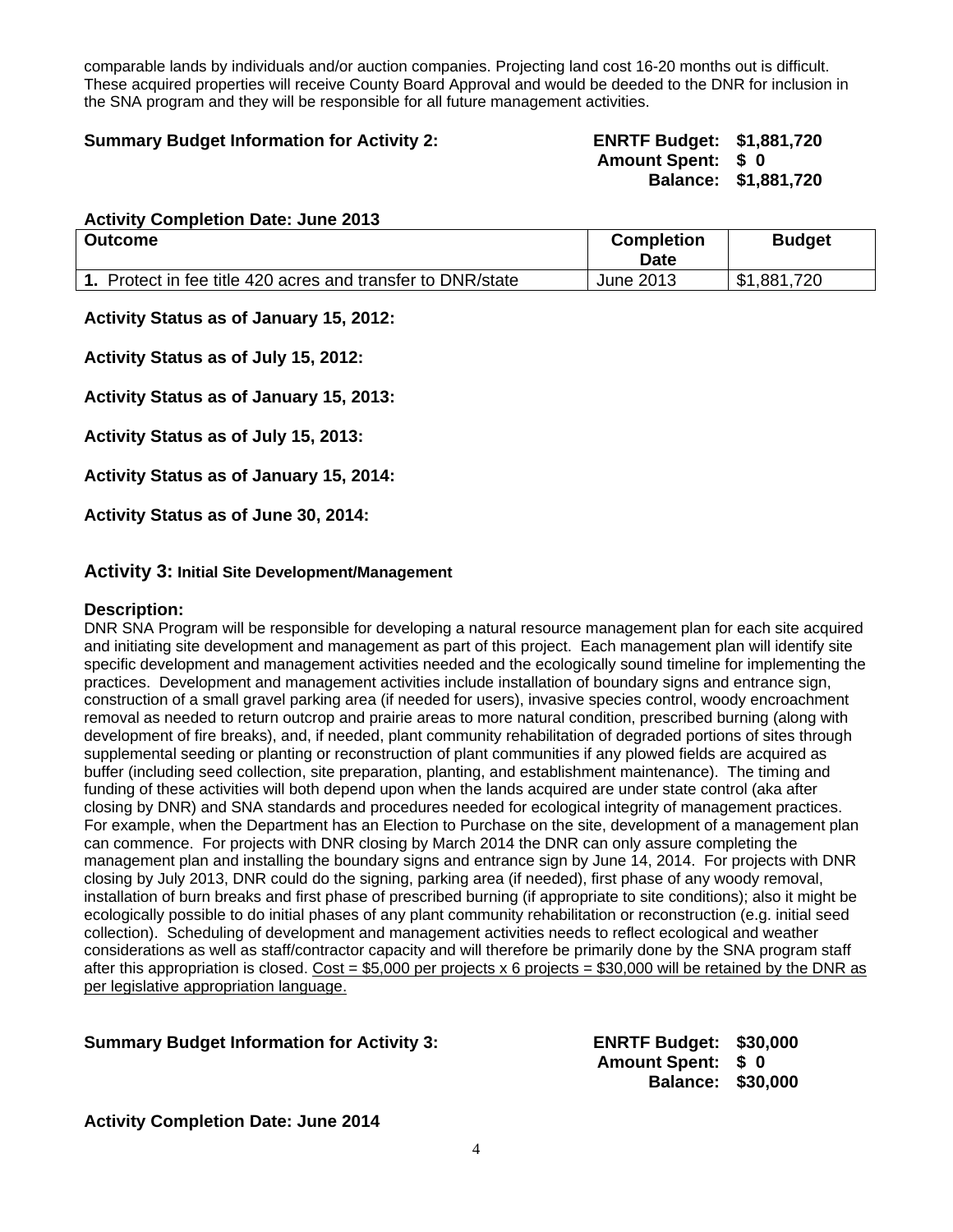| <b>Outcome</b>                             | <b>Completion</b><br>Date | <b>Budget</b> |
|--------------------------------------------|---------------------------|---------------|
| 1. Initial Site Development and Management | June 2014                 | \$30,000      |

#### **Activity Status as of January 15, 2012:**

**Activity Status as of July 15, 2012:**

**Activity Status as of January 15, 2013:**

**Activity Status as of July 15, 2013:**

**Activity Status as of January 15, 2014:** 

**Activity Status as of June 30, 2014:** 

**Final Report Summary:**

**Activity 1:** 

**Activity 2:** 

**Activity 3:**

#### **V. DISSEMINATION:**

Program activities will be announced in various stakeholder and partner meeting presentations. And will also be mentioned on our website. As milestones are accomplished we will also inform regional newspapers.

**Status as of January 15, 2012:**

**Status as of July 15, 2012:**

**Status as of January 15, 2013:**

**Status as of July 15, 2013:**

**Status as of January 15, 2014:** 

**Status as of June 30, 2014:** 

**Final Report Summary:**

## **VI. PROJECT BUDGET SUMMARY:**

#### **A. ENRTF Budget:**

| <b>Budget Category</b>               | \$ Amount    | <b>Explanation</b>                                                                                                                                                                        |
|--------------------------------------|--------------|-------------------------------------------------------------------------------------------------------------------------------------------------------------------------------------------|
| Personnel:                           | $\$\,10,500$ | RACF staff – general grant administration - 0.1 FTE                                                                                                                                       |
|                                      |              | average over 3 years of the grant period                                                                                                                                                  |
| Professional/Technical<br>Contracts: | \$28,280     | Contracted Program Manager Services; Program<br>$\mu$ manager services: 438 hrs. x \$60/hr = \$26,280.<br>Travel time will be calulated at an estimate of<br>60hrs. x $$30/hr = $2,000$ . |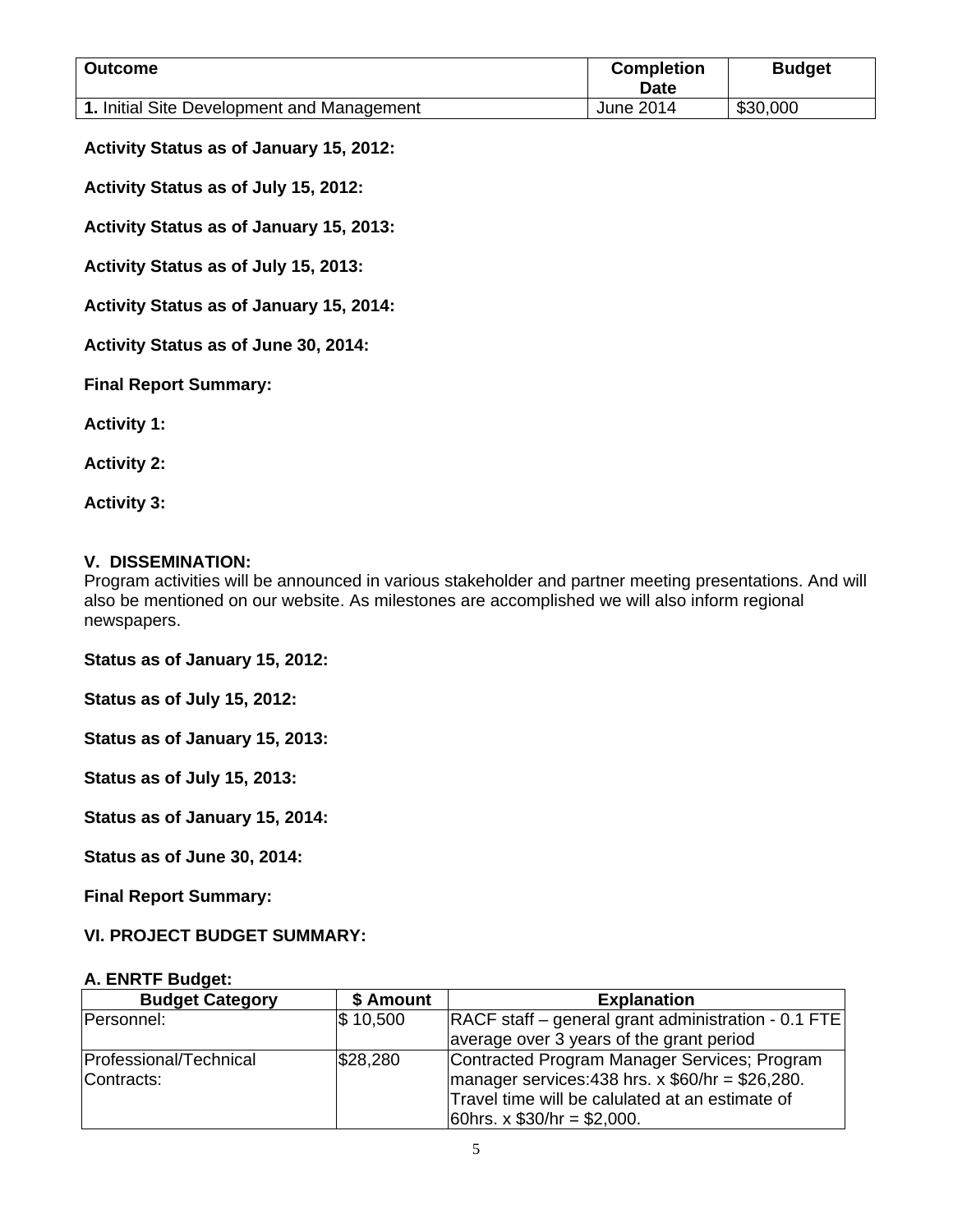| Fee Title Acquisition:          | \$1,881,720 | Estimated cost to acquire approx. 420 acres;                                                                                                                         |  |  |  |  |
|---------------------------------|-------------|----------------------------------------------------------------------------------------------------------------------------------------------------------------------|--|--|--|--|
|                                 |             | DNR/State of MN is proposed fee title holder                                                                                                                         |  |  |  |  |
| Professional Services for Acq:  | \$78,000    | RACF Professional Services-Legal \$24,000, DNR<br>Acquisition Transaction Costs \$24,000, and DNR SNA<br>program for Initial Site Development/Management<br>\$30,000 |  |  |  |  |
| Travel Expenses in MN:          | \$1,500     | Contracted Program Manager travel/expenses                                                                                                                           |  |  |  |  |
| TOTAL ENRTF BUDGET: \$2,000,000 |             |                                                                                                                                                                      |  |  |  |  |

## **Explanation of Use of Classified Staff:** N/A

## **Explanation of Capital Expenditures Greater Than \$3,500:** N/A

## **Number of Full-time Equivalent (FTE) funded with this ENRTF appropriation:**

RACF =  $0.3$  FTE for 3 years (0.1 FTE per year)

## **Number of Full-time Equivalent (FTE) estimated to be funded through contracts with this ENRTF appropriation:**

Contracted Program Manager – 0.6 FTE for 3 years (0.2 per year) DNR Acquisition Activities  $= 0.2$  FTE for 2 years (0.1 per year) DNR Development Activities = 0.2 FTE for 2 years (0.1 per year)

## **B. Other Funds:**

| <b>Source of Funds</b>         | \$ Amount<br><b>Proposed</b> | \$ Amount<br><b>Spent</b> | Use of Other Funds |
|--------------------------------|------------------------------|---------------------------|--------------------|
| Non-state                      |                              |                           |                    |
|                                |                              |                           |                    |
| <b>State</b>                   |                              |                           |                    |
|                                |                              |                           |                    |
| <b>TOTAL OTHER FUNDS:   \$</b> |                              |                           |                    |

We will seek possible landowner donations and will list those if they occur. In-Kind services by partners if applicable will also be listed if they occur.

## **VII. PROJECT STRATEGY:**

## **A. Project Partners:**

#### **Partners Receiving Appropriations for Services:**

**Redwood Area Communities Foundation (RACF)** Professional service administration, oversight, auditing, and fund appropriations.

**Brad Cobb –** Contracted Project Manager Green Corridor Inc. Responsible for Activities1 & 2 **Minnesota DNR, Scientific and Natural Area Program –** Responsible for Activity 13

#### **Partners Not Receiving Appropriations**

**Tatanka Bluffs Corridor Inc –** Advocacy partner **Minnesota River Watershed Alliance –** Advocacy partner **Redwood Area Development Corporation –** Technical and Advocacy partner **Redwood Area Chamber & Tourism –** Advocacy partner

## **B. Project Impact and Long-term Strategy:**

**Minnesota River Valley Green Corridor Scientific and Natural Area Acquisition** program is a continuation of the FY08 ENRTF grant which established the framework for future activities. This phase emphasis will be to protect the most critically sensitive and/or ecologically significant natural resource eco systems as recommended by the Minnesota County Biological Survey. The long range strategy is to work in partnership with the DNR and using the FY08 ENRTF funded Green Corridor Conservation Plan, other conservation and natural resource management plans, and technical advisory sources in guiding and directing all future activities in concert with our regional and state-wide partnerships.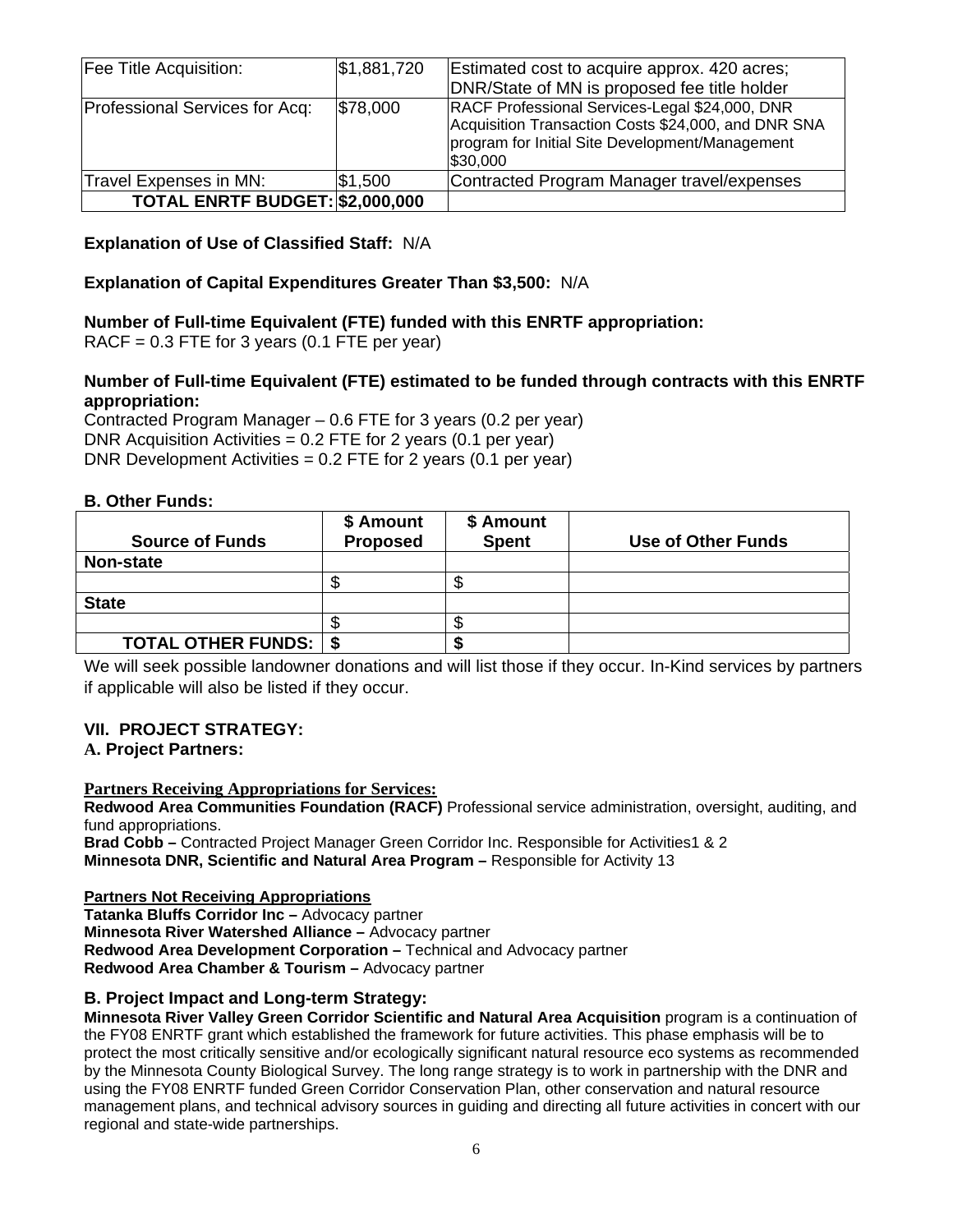## **C. Spending History:**

| <b>Funding Source</b>                             | M.L. 2005        | M.L. 2007            | M.L. 2008     | M.L. 2009     | M.L. 2010     |
|---------------------------------------------------|------------------|----------------------|---------------|---------------|---------------|
|                                                   | or<br>FY 2006-07 | or<br><b>FY 2008</b> | or<br>FY 2009 | or<br>FY 2010 | or<br>FY 2011 |
| M.L. Chp. 367, Sec. 2, Subd.<br>3(e)              |                  |                      | \$1,000,000   |               |               |
| M.L. 2009 Chp. 172, Art.1,<br>Sec. 2 Subd. 2(b)   |                  |                      |               | \$1,617,000   |               |
| M.L, 2010 Chp 361 Art.1,<br>Sec. $2$ Subd. $2(b)$ |                  |                      |               |               | \$1,651,000   |

**VIII. ACQUISITION/RESTORATION LIST:** See acquisition list attachment.

**IX. MAP(S):** See Map attachment.

## **X. RESEARCH ADDENDUM: N/A**

## **XI. REPORTING REQUIREMENTS:**

**Periodic work plan status update reports will be submitted not later than January 15, 2012, July 15, 2012, January 15, 2013, July 15, 2013, January 15, 2014, and June 30, 2014. A final report and associated products will be submitted between June 30 and August 1, 2014 as requested by the LCCMR.**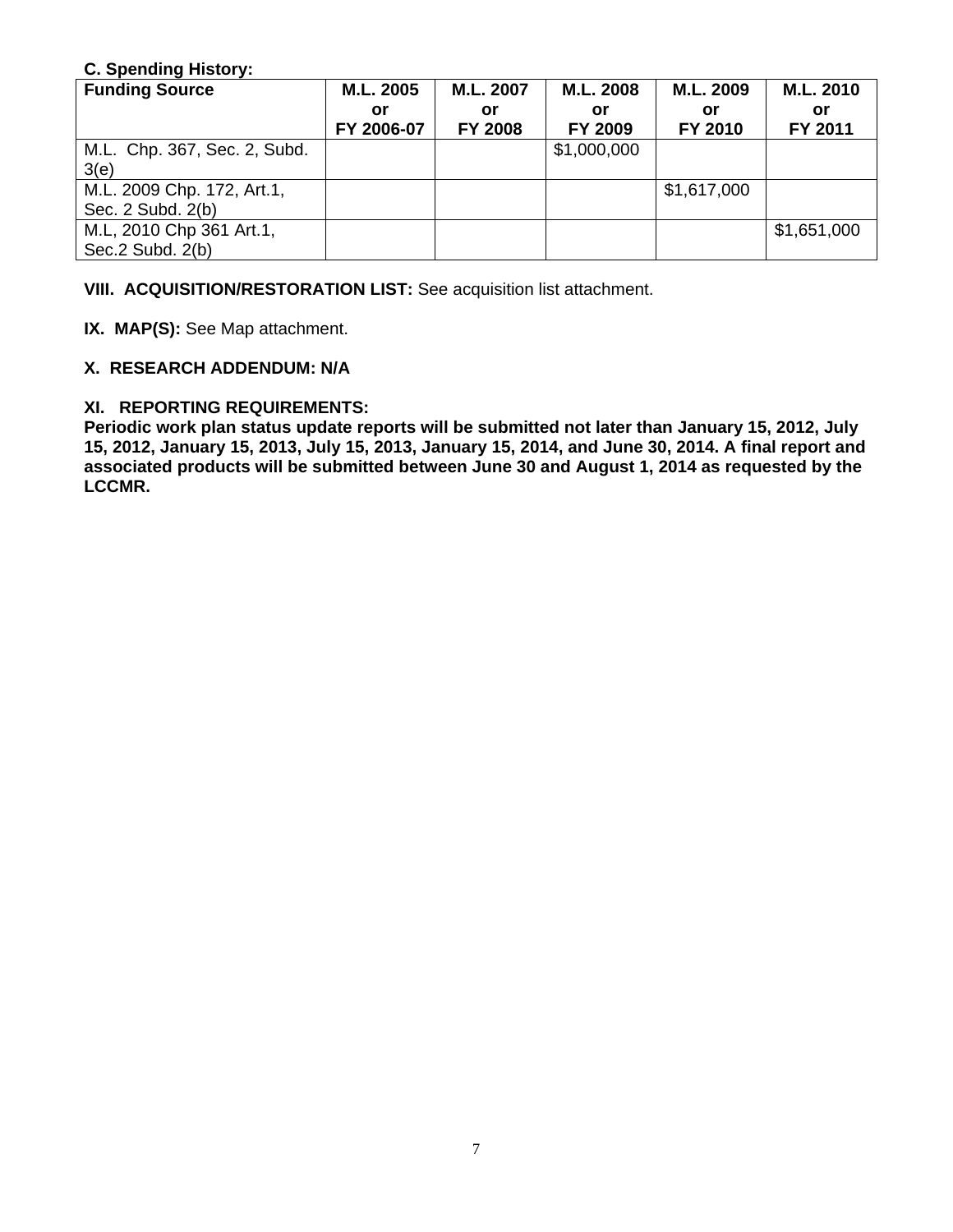# **Environment and Natural Resources Trust Fund**

## **M.L. 2011 Acquisition/Restoration List**

**Project Title:** Minnesota River Green Corridor SNA Acquisition **Project Manager Name:** Bradley H. Cobb **M.L. 2011 ENRTF Appropriation:** \$2,000,000

|                              |          | <b>Geographical Coordinates</b> |                          |                                |                                                                                                                                                               |            |                 |                                   |               |
|------------------------------|----------|---------------------------------|--------------------------|--------------------------------|---------------------------------------------------------------------------------------------------------------------------------------------------------------|------------|-----------------|-----------------------------------|---------------|
|                              |          | (Provide Latitude/Longitude     |                          |                                |                                                                                                                                                               |            |                 |                                   |               |
| <b>Acquisition or</b>        |          | OR UTM-X/UTM-Y)                 |                          |                                |                                                                                                                                                               |            |                 | # of Shoreline Proposed Fee Title |               |
| <b>Restoration</b>           | Latitude | Longitude                       | <b>Ecosystem</b>         |                                |                                                                                                                                                               |            | <b>Miles</b>    | or Easement Holder                |               |
| #<br><b>Parcel Name</b>      | or UTM-X | or UTM-Y                        | <b>Description</b>       | <b>Ecological Significance</b> | <b>Activity Description</b>                                                                                                                                   | # of Acres | (if applicable) | (if applicable)                   | <b>Status</b> |
|                              |          |                                 | <b>North Central</b>     | granite outcrops & remnant     |                                                                                                                                                               |            |                 |                                   |               |
| <b>Cactus Rock</b>           | 366405   |                                 | 4919341 Glaciated Plains | prairie                        | Fee Title                                                                                                                                                     | 160        |                 | DNR/State of MN                   | proposed      |
|                              |          |                                 | <b>North Central</b>     | granite outcrops & remnant     |                                                                                                                                                               |            |                 |                                   |               |
| 2 Delhi Rock Outcrops        | 327710   |                                 | 4942385 Glaciated Plains | prairie                        | Fee Title                                                                                                                                                     | 170        |                 | DNR/State of MN                   | proposed      |
|                              |          |                                 | North Central            | granite outcrops & remnant     |                                                                                                                                                               |            |                 |                                   |               |
| 3 Morton Outcrops            | 341647   |                                 | 4935327 Glaciated Plains | prairie                        | Fee Title                                                                                                                                                     | 20         |                 | DNR/State of MN                   | proposed      |
|                              |          |                                 | <b>North Central</b>     | granite outcrops & remnant     |                                                                                                                                                               |            |                 |                                   |               |
| 4 Beaver Falls Outcrop       | 330275   |                                 | 4943200 Glaciated Plains | prairie                        | Fee Title                                                                                                                                                     | 1200       |                 | <b>DNR/State of MN</b>            | proposed      |
|                              |          |                                 | North Central            | granite outcrops & remnant     |                                                                                                                                                               |            |                 |                                   |               |
| 5 Cedar MT Complex           | 348519   |                                 | 4929871 Glaciated Plains | prairie                        | Fee Title                                                                                                                                                     | 520        |                 | DNR/State of MN                   | proposed      |
|                              |          |                                 | <b>North Central</b>     |                                |                                                                                                                                                               |            |                 |                                   |               |
| 6 Swedes Forest              | 313036   |                                 | 4950974 Glaciated Plains | remnant prairie                | Fee Title                                                                                                                                                     | 600        |                 | <b>DNR/State of MN</b>            | proposed      |
|                              |          |                                 | North Central            | granite outcrops & remnant     |                                                                                                                                                               |            |                 |                                   |               |
| <b>Swedes Forest Outcrop</b> | 322106   |                                 | 4947735 Glaciated Plains | prairie                        | Fee Title                                                                                                                                                     | 200        |                 | DNR/State of MN                   | proposed      |
|                              |          |                                 | North Central            |                                |                                                                                                                                                               |            |                 |                                   |               |
| 8 Swedes Forest Fen          | 318132   |                                 | 4947385 Glaciated Plains | unique fens                    | Fee Title                                                                                                                                                     | 140        |                 | DNR/State of MN                   | proposed      |
|                              |          |                                 | North Central            |                                |                                                                                                                                                               |            |                 |                                   |               |
| 9 Boiling Springs Prairie    | 315016   |                                 | 4948856 Glaciated Plains | remnant prairie                | Fee Title                                                                                                                                                     | 100        |                 | DNR/State of MN                   | proposed      |
|                              |          |                                 | North Central            | granite outcrops & remnant     |                                                                                                                                                               |            |                 |                                   |               |
| 10 MN Falls Outcrop          | 297829   |                                 | 4963929 Glaciated Plains | <b>prairie</b>                 | Fee Title                                                                                                                                                     | 200        |                 | DNR/State of MN                   | proposed      |
|                              |          |                                 | North Central            | granite outcrops & remnant     |                                                                                                                                                               |            |                 |                                   |               |
| 11 Gneises Outcrops          | 3011542  |                                 | 4961501 Glaciated Plains | <b>prairie</b>                 | Fee Title                                                                                                                                                     | 200        |                 | DNR/State of MN                   | proposed      |
|                              |          |                                 |                          |                                | NOTES: These listed complexes are compiled from DNR Ecological and Water Resouces and in some cases involve multiple landowners within the 4 Key Focus Areas. |            |                 |                                   |               |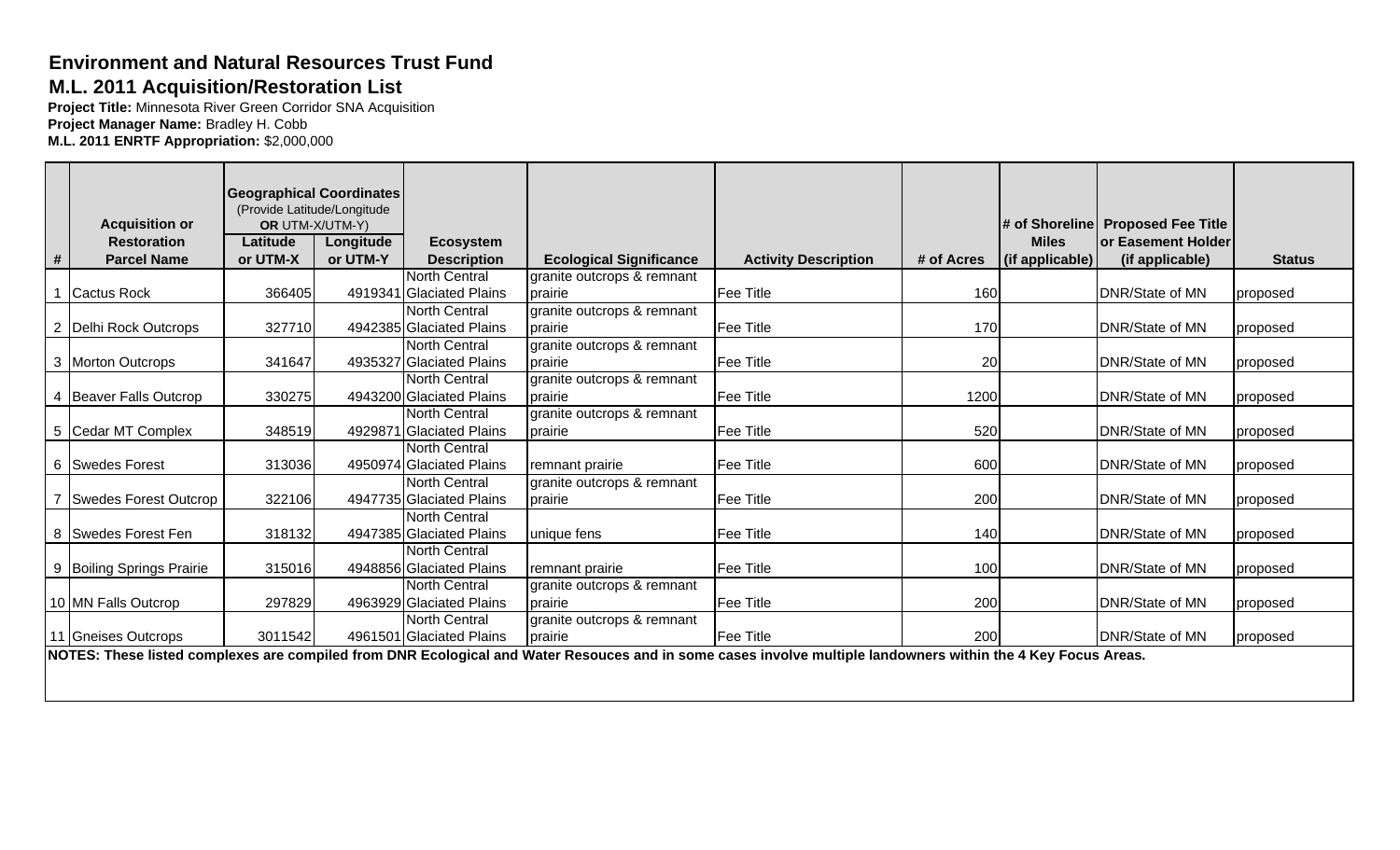| Attachment A: Budget Detail for M.L. 2011 (FY 2012-13) Environment and Natural Resources Trust Fund Projects |                   |                                                 |                |                   |                                          |                |                   |                                            |                |               |                |
|--------------------------------------------------------------------------------------------------------------|-------------------|-------------------------------------------------|----------------|-------------------|------------------------------------------|----------------|-------------------|--------------------------------------------|----------------|---------------|----------------|
|                                                                                                              |                   |                                                 |                |                   |                                          |                |                   |                                            |                |               |                |
| Project Title: Minnesota River Green Corridor Scientific and Natural Area Acquisition                        |                   |                                                 |                |                   |                                          |                |                   |                                            |                |               |                |
| Legal Citation: M.L. 2011 To Come                                                                            |                   |                                                 |                |                   |                                          |                |                   |                                            |                |               |                |
| Project Manager: Bradley H. Cobb                                                                             |                   |                                                 |                |                   |                                          |                |                   |                                            |                |               |                |
| M.L. 2011 (FY 2012-13) ENRTF Appropriation: \$2,000,000                                                      |                   |                                                 |                |                   |                                          |                |                   |                                            |                |               |                |
| Project Length and Completion Date: 3 years, June 30, 2014                                                   |                   |                                                 |                |                   |                                          |                |                   |                                            |                |               |                |
| Date of Update: 06/13/2011                                                                                   |                   |                                                 |                |                   |                                          |                |                   |                                            |                |               |                |
|                                                                                                              |                   |                                                 |                |                   |                                          |                |                   |                                            |                |               |                |
| <b>ENVIRONMENT AND NATURAL RESOURCES TRUST</b>                                                               | <b>Activity 1</b> |                                                 |                | <b>Activity 2</b> |                                          |                | <b>Activity 3</b> |                                            |                | <b>TOTAL</b>  | <b>TOTAL</b>   |
| <b>FUND BUDGET</b>                                                                                           | <b>Budget</b>     | <b>Amount Spent</b>                             | <b>Balance</b> | <b>Budget</b>     | <b>Amount Spent</b>                      | <b>Balance</b> | <b>Budget</b>     | <b>Amount Spent</b>                        | <b>Balance</b> | <b>BUDGET</b> | <b>BALANCE</b> |
| <b>BUDGET ITEM</b>                                                                                           |                   | <b>Evaluate/Complete Property Consideration</b> |                |                   | <b>Protect in Fee Title Acquisitions</b> |                |                   | <b>Initial Site Development Management</b> |                |               |                |
| <b>Personnel (Wages and Benefits)</b>                                                                        | 10,500            |                                                 | 10,500         |                   |                                          |                |                   |                                            |                | 10,500        | 10,500         |
| Linda Sullivan RACF = 0.1 FTE average over 3 years of the                                                    |                   |                                                 |                |                   |                                          |                |                   |                                            |                |               |                |
| grant period                                                                                                 |                   |                                                 |                |                   |                                          |                |                   |                                            |                |               |                |
| <b>Professional/Technical Contracts</b><br>Green Corridor Consulting Inc. - Bradley H. Cobb for              | 28,280            |                                                 | 28,280         |                   |                                          |                |                   |                                            |                | 28,280        | 28,280         |
| contracted Program Manager services. Program manager                                                         |                   |                                                 |                |                   |                                          |                |                   |                                            |                |               |                |
| services: 438 hrs. x $$60/hr = $26,280$ . Travel time will be                                                |                   |                                                 |                |                   |                                          |                |                   |                                            |                |               |                |
| calulated at an estimate of 60hrs. $x$ \$30/hr = \$2,000.                                                    |                   |                                                 |                |                   |                                          |                |                   |                                            |                |               |                |
|                                                                                                              |                   |                                                 |                |                   |                                          |                |                   |                                            |                |               |                |
| Fee Title Acquisition: Approx. 420 acres                                                                     |                   |                                                 |                | 1,881,720         |                                          | 1,881,720      |                   |                                            |                | 1,881,720     | 1,881,720      |
| Professional Services for Acquisition: RACF Professional                                                     | 48,000            |                                                 | 48,000         |                   |                                          |                | 30,000            |                                            | 30,000         | 78,000        | 78,000         |
| Services (legal) is \$24,000. DNR Professional Services for                                                  |                   |                                                 |                |                   |                                          |                |                   |                                            |                |               |                |
| Acquisitions (AGO & LAM) is 24,000 and DNR Initial Stie                                                      |                   |                                                 |                |                   |                                          |                |                   |                                            |                |               |                |
| Development/Management is \$30,000.                                                                          |                   |                                                 |                |                   |                                          |                |                   |                                            |                |               |                |
| Travel expenses in Minnesota                                                                                 | 1,500             |                                                 | 1,500          |                   |                                          |                |                   |                                            |                | 1,500         | 1,500          |
| Travel expenses will be primarily for mileage reimbursement at                                               |                   |                                                 |                |                   |                                          |                |                   |                                            |                |               |                |
| \$0.50/mile or DNR Commissioner approved rate.                                                               |                   |                                                 |                |                   |                                          |                |                   |                                            |                |               |                |
| <b>COLUMN TOTAL</b>                                                                                          | \$88,280          | \$0                                             | \$88,280       | \$1,881,720       | \$0                                      | \$1,881,720    | \$30,000          | \$0                                        | \$30,000       | \$2,000,000   | \$2,000,000    |
|                                                                                                              |                   |                                                 |                |                   |                                          |                |                   |                                            |                |               |                |